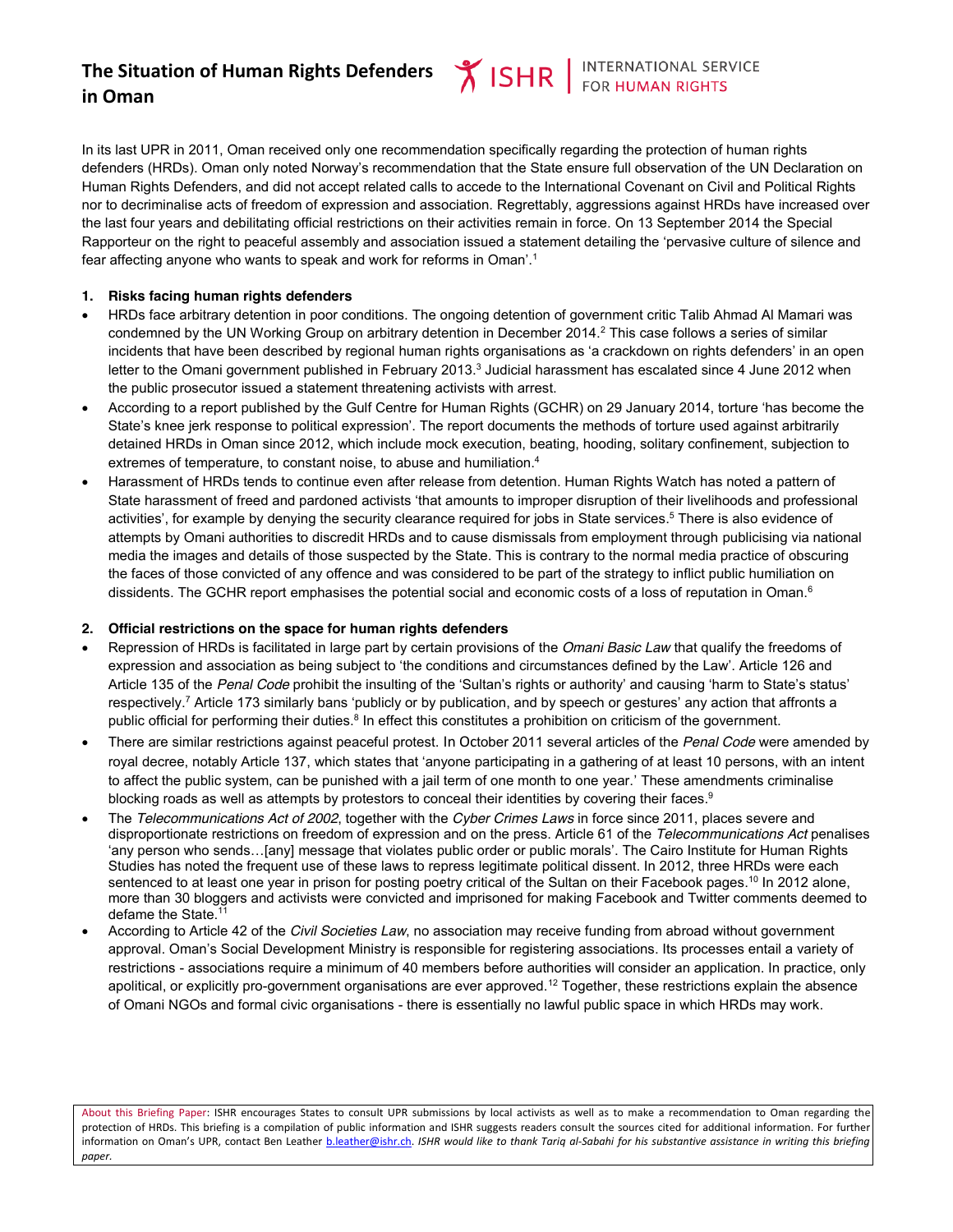### **3. Intimidation and reprisals against defenders accessing international human rights mechanisms**

- x Evidence suggests HRDs may face reprisals for efforts to raise international awareness of the situation within Oman. On 10 September 2014, human rights advocate Said Jadad met with the UN Special Rapporteur on the rights to freedom of peaceful assembly and of association during the latter's visit to Oman. Shortly afterwards, on 31 October 2014, Omani border control officers at the International Airport of Muscat refused to permit Mr Jadad to travel to a HRD workshop in Istanbul. His passport was confiscated. The travel ban was neither formally registered nor judicially approved.<sup>13</sup> Since December 2014, prominent blogger and HRD Mohammad Al Fazari has faced similar and ongoing restrictions.<sup>14</sup>
- Subsequently, on 10 December 2014, Mr Jadad was arrested by members of the Omani security forces while in the street outside his house in Salalah. Members of the security forces searched his residence and seized his laptop and mobile phone. He was then held until 21 December without a warrant and under no official charges.15 He was released, and subsequently re-arrested on 21 January 2015. He remains in detention.<sup>16</sup>
- The GCHR reported that many of the HRDs they have interviewed have expressed fear that by speaking to monitoring groups they risk exacerbating the State-sanctioned harassment already faced.17 ISHR has been informed that many HRDs have sensed this risk more keenly since Oman's ratification of the Gulf Cooperation Council security agreement 2012, which encourages member States to extradite individuals involved in 'interference in the domestic affairs' of other GCC countries. 18

## **4. Human rights defenders facing particular risks**

.

- The criminalisation of the entire LGBT community creates a context in which risks for those advocating LGBT equality is exacerbated. In September 2013, the government temporarily shut down English-language newspaper *The Week* for printing an article about the country's LGBT community.19
- Likewise, the risks faced by women HRDs are exacerbated by the effects of societal discrimination against them. They are also particularly vulnerable to certain forms of social humiliation. For example, the broadcaster Basima Al-Rahji who had peacefully participated in pro-democracy protests in 2011 and subsequently lost her job and faced harassment, also faced some of the most serious abuses documented in Oman. Following further participation in protests in 2012, she was kidnapped by security services and tortured, after which, upon receiving medical treatment at the hospital, staff insisted on the necessity of a virginity test, against Al-Rajhi's will.<sup>20</sup>

# **5. The response of the State regarding the protection of human rights defenders**

- Oman has not responded to the many recommendations made to it at the previous cycle of the UPR regarding accession to various international human rights mechanisms. Although Oman accepted recommendations calling for general measures to protect freedom of expression, no such steps have been taken.
- In March 2013, Sultan Qaboos of Oman pardoned 50 people who had been prosecuted under laws previously described in this paper. Among those who received pardons were many HRDs who had suffered longstanding harassment at the hands of the State.21 Whilst the liberation of wrongfully convicted individuals is encouraging, the arbitrary use of pardons fails to acknowledge the invalidity of the initial prosecutions and fail to safeguard against repetition of such abuses against activists.

### **6. Recommendations to the Government of Oman regarding human rights defenders**

- Immediately and unconditionally release all HRDs currently under arbitrary detention, and ensure that all instances of arbitrary detention and claims of torture are fully investigated and prosecuted in order to provide remedy and guarantee non-repetition.
- Guarantee that due process and all the rights associated with a fair trial, in line with international standards, are fully accorded in criminal cases against human rights defenders.
- Enact specific laws and policies to enshrine the UN Declaration on Human Rights Defenders in national law.
- Guarantee the right to safe and unhindered access to international human rights mechanisms and condemn and punish acts of intimidation and reprisals against HRDs who engage with the UN.
- Repeal and reform those aspects of Omani law which restrict the activities and rights of human rights defenders. In particular, reform articles 126, 135, 137 and 173 of the *Penal Code*, repeal Article 61 of the *Telecommunications Act* and overhaul the *Civil Societies Law* to facilitate rather than restrict civil society organisation registration and activities.
- Make public statements recognising the work of human rights defenders and take steps to punish and counteract actions by public and private actors which stigmatise and criminalise the legitimate work of defenders.
- Acknowledge the legitimate role of women human rights defenders and LGBT defenders in defending the rights of the communities which they represent and take immediate steps to decriminalise homosexuality.
- Accede to international human rights instruments, including the ICCPR, ICESCR, CAT, and CED.
- Issue standing invitations to all thematic special procedures, as well as relevant regional mandate holders, and specifically invite and facilitate visits from the UN Special Rapporteur on the Situation of HRDs together with the UN Special Rapporteur on Freedom of Opinion and Expression and the UN Special Rapporteur on Freedom of Assembly and of Association.
- Ensure that human rights defenders can travel freely in order to attend international human rights events and access international human rights networks and mechanisms.